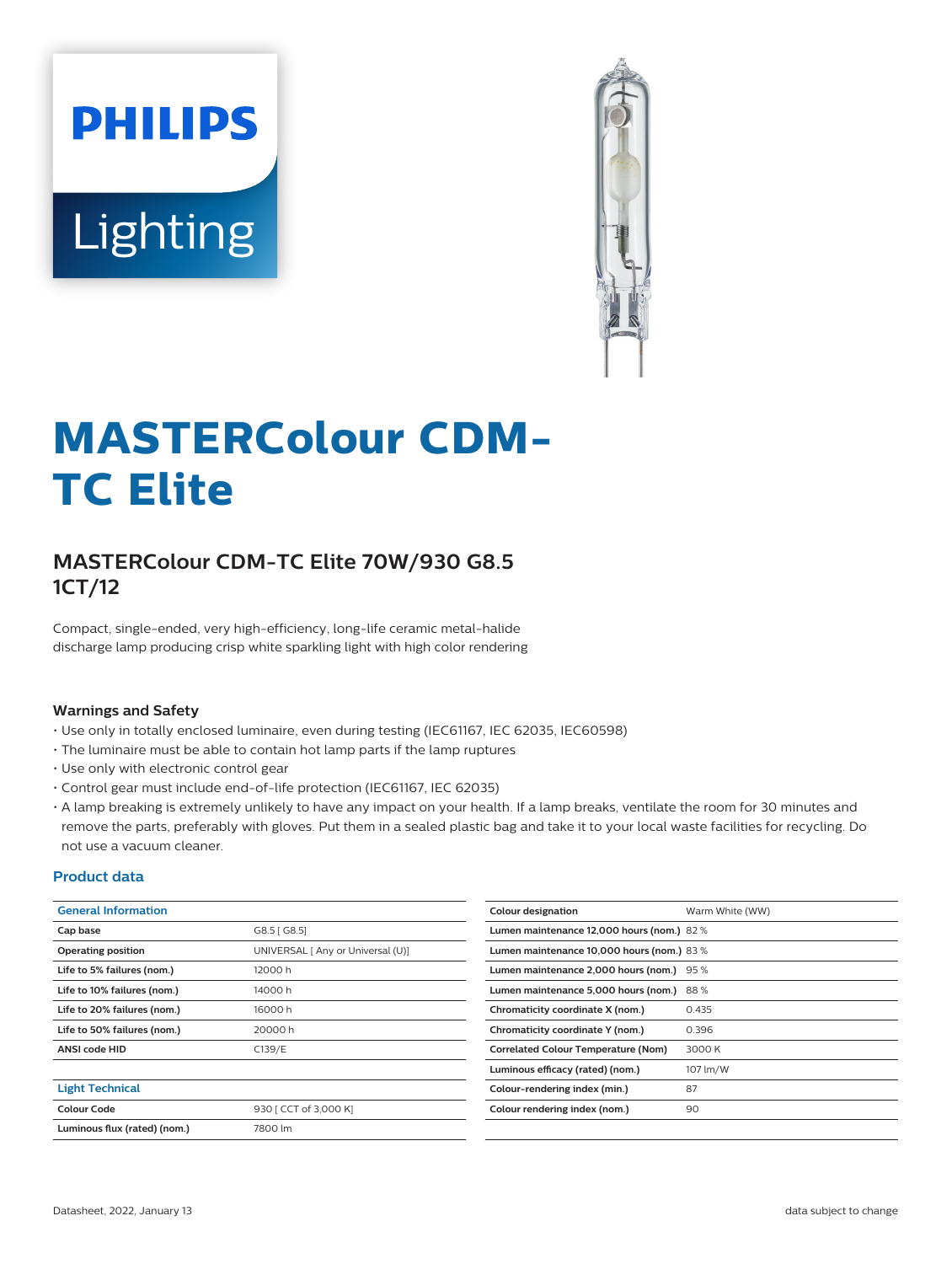# **MASTERColour CDM-TC Elite**

| <b>Operating and Electrical</b> |                 |  |  |
|---------------------------------|-----------------|--|--|
| Power (Rated) (Nom)             | 73.2 W          |  |  |
| Lamp current run-up (max.)      | 2A              |  |  |
| Ignition supply voltage (max.)  | 198 V           |  |  |
| Ignition peak voltage (max.)    | 5000 V          |  |  |
| Ignition supply voltage (min.)  | 198 V           |  |  |
| Re-ignition time (min.) (max.)  | 15 min          |  |  |
| Ignition time (max.)            | 30 <sub>s</sub> |  |  |
| Voltage (Max)                   | 90 V            |  |  |
| <b>Voltage (Min)</b>            | 80 V            |  |  |
| <b>Voltage (Nom)</b>            | 85 V            |  |  |
|                                 |                 |  |  |
| <b>Controls and Dimming</b>     |                 |  |  |
| Dimmable                        | <b>No</b>       |  |  |
| Run-up time 90% (max.)          | 3 min           |  |  |
| Run-up time 90% (nom.)          | $1.5$ min       |  |  |
|                                 |                 |  |  |
| <b>Mechanical and Housing</b>   |                 |  |  |
| <b>Lamp Finish</b>              | Clear           |  |  |
| <b>Bulb shape</b>               | T14 [ T 14 mm]  |  |  |
|                                 |                 |  |  |
| <b>Approval and Application</b> |                 |  |  |
| Mercury (Hg) content (nom.)     | 6.6 mg          |  |  |

| Energy consumption kWh/1,000 hours   | 80 kWh                                 |  |  |  |
|--------------------------------------|----------------------------------------|--|--|--|
|                                      |                                        |  |  |  |
| UV                                   |                                        |  |  |  |
| PET (NIOSH) (min.)                   | 8 h/500lx                              |  |  |  |
| Damage factor D/fc (max.)            | 0.3                                    |  |  |  |
|                                      |                                        |  |  |  |
| <b>Luminaire Design Requirements</b> |                                        |  |  |  |
| Bulb temperature (max.)              | 550 °C                                 |  |  |  |
| Pinch temperature (max.)             | 350 °C                                 |  |  |  |
|                                      |                                        |  |  |  |
| <b>Product Data</b>                  |                                        |  |  |  |
| Full product code                    | 871869648471500                        |  |  |  |
| Order product name                   | MASTERColour CDM-TC Elite 70W/930 G8.5 |  |  |  |
|                                      | 1CT/12                                 |  |  |  |
| EAN/UPC - product                    | 8718696484715                          |  |  |  |
| Order code                           | 48471500                               |  |  |  |
| SAP numerator - quantity per pack    | 1                                      |  |  |  |
| Numerator - packs per outer box      | 12                                     |  |  |  |
| <b>SAP</b> material                  | 928189505129                           |  |  |  |
| SAP net weight (piece)               | 10.000 g                               |  |  |  |
| <b>ILCOS</b> code                    | MT/UB-70/930-H-G8.5-17/85              |  |  |  |

## **Dimensional drawing**

 $D$ 

| Product                   | $D(max)$ O           |    | $L$ (min) $L$ (max) $L$ | $C \, (max)$ |
|---------------------------|----------------------|----|-------------------------|--------------|
| MASTERColour CDM-TC       | $15 \text{ mm}$ 7.15 |    | 51 mm 53 mm 52 mm 85 mm |              |
| Elite 70W/930 G8.5 1CT/12 |                      | mm |                         |              |

**MASTERColour CDM-TC Elite 70W/930 G8.5 1CT/12**